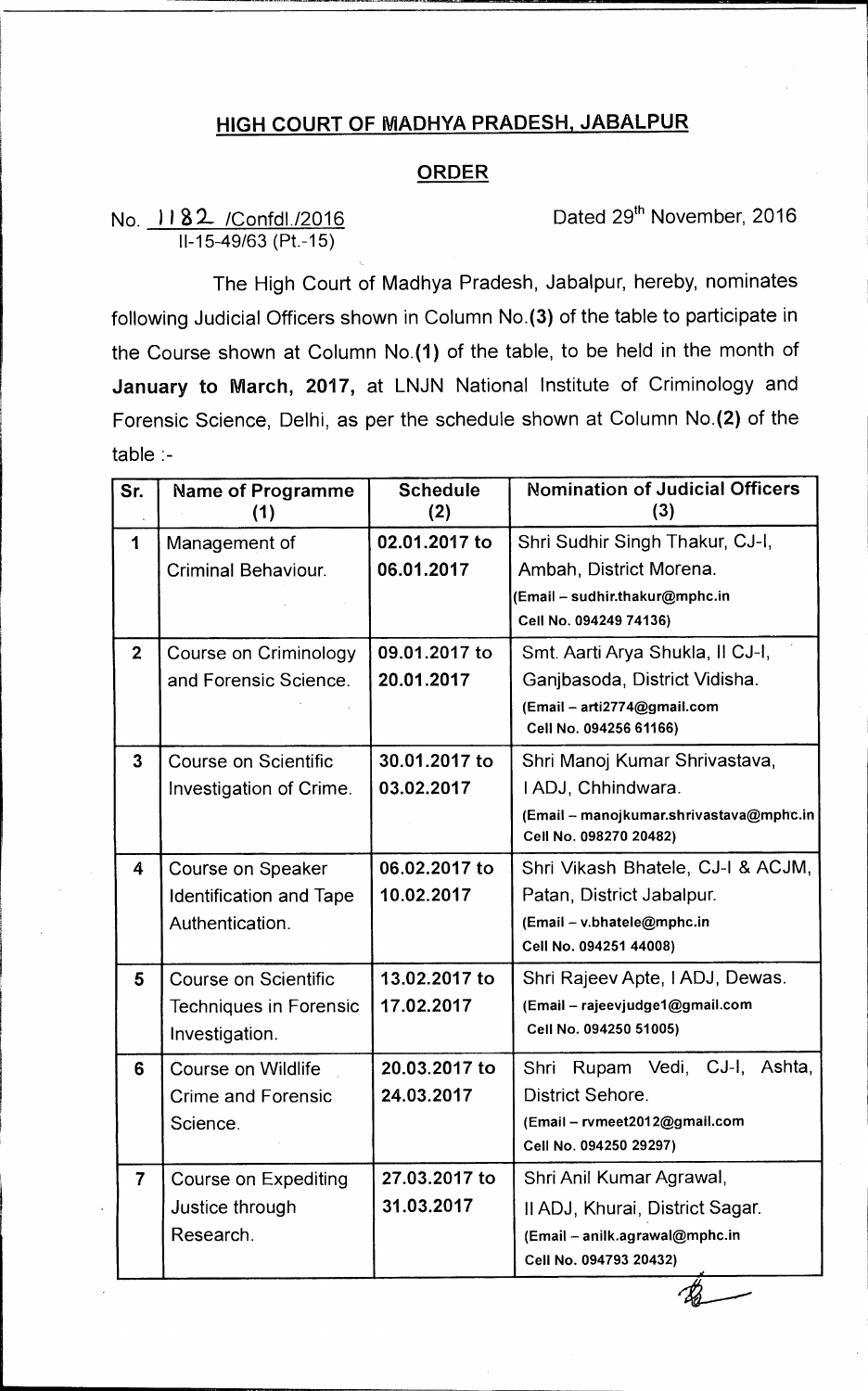## **BY ORDER**

**(MANOHAR MAMTANI) REGISTRAR GENERAL** 

*9.* 

Endt. No. 1183 / Confdl./2016 Dated 29<sup>th</sup> November, 2016 11-15-49/63 (Pt.-15)

Copy forwarded to :-

- 1. The Principal Secretary, Government of M.P., Law & Legislative Affairs Department, Vindhyachal Bhawan, Bhopal for information.
- **2.**
- 1. Shri Sudhir Singh Thakur, CJ-I, Ambah, District Morena.
- 2. Smt. Aarti Arya Shukla, II CJ-I, Ganjbasoda, District Vidisha.
- 3. Shri Manoj Kumar Shrivastava, I ADJ, Chhindwara.
- 4. Shri Vikash Bhatele, CJ-I & ACJM, Patan, District Jabalpur.
- 5. Shri Rajeev Apte, I ADJ, Dewas.
- 6. Shri Rupam Vedi, CJ-I, Ashta, District Sehore.
- 7. Shri Anil Kumar Agrawal, II ADJ, Khurai, District Sagar.

**The nominated Judicial Officers are directed to observe following instructions :-** 

- o To keep themselves in readiness to attend the training programme, on respective dates, on receipt of further communication, either from the High Court of M.P., Jabalpur or from the LNJN National Institute of Criminology and Forensic Science, Delhi.
- o To apprise themselves with the information about their acceptance of nomination for the training programme available on the N1CFS website www.nicfs.nic.in and proceed, accordingly. The list of nomination can be downloaded under link "Training" about 30 days prior to the Course. A second list if needed will be hosted by the Institute on website 21 days prior to Course.
- **O Nominated Officers must not proceed without acceptance of nomination.**
- o Hostel accommodation on single occupancy basis will be provided by the Institute on firm basis to the nominated Officers. Details can be ascertained from hostel warden, Tele fax - 011 - 27525083.